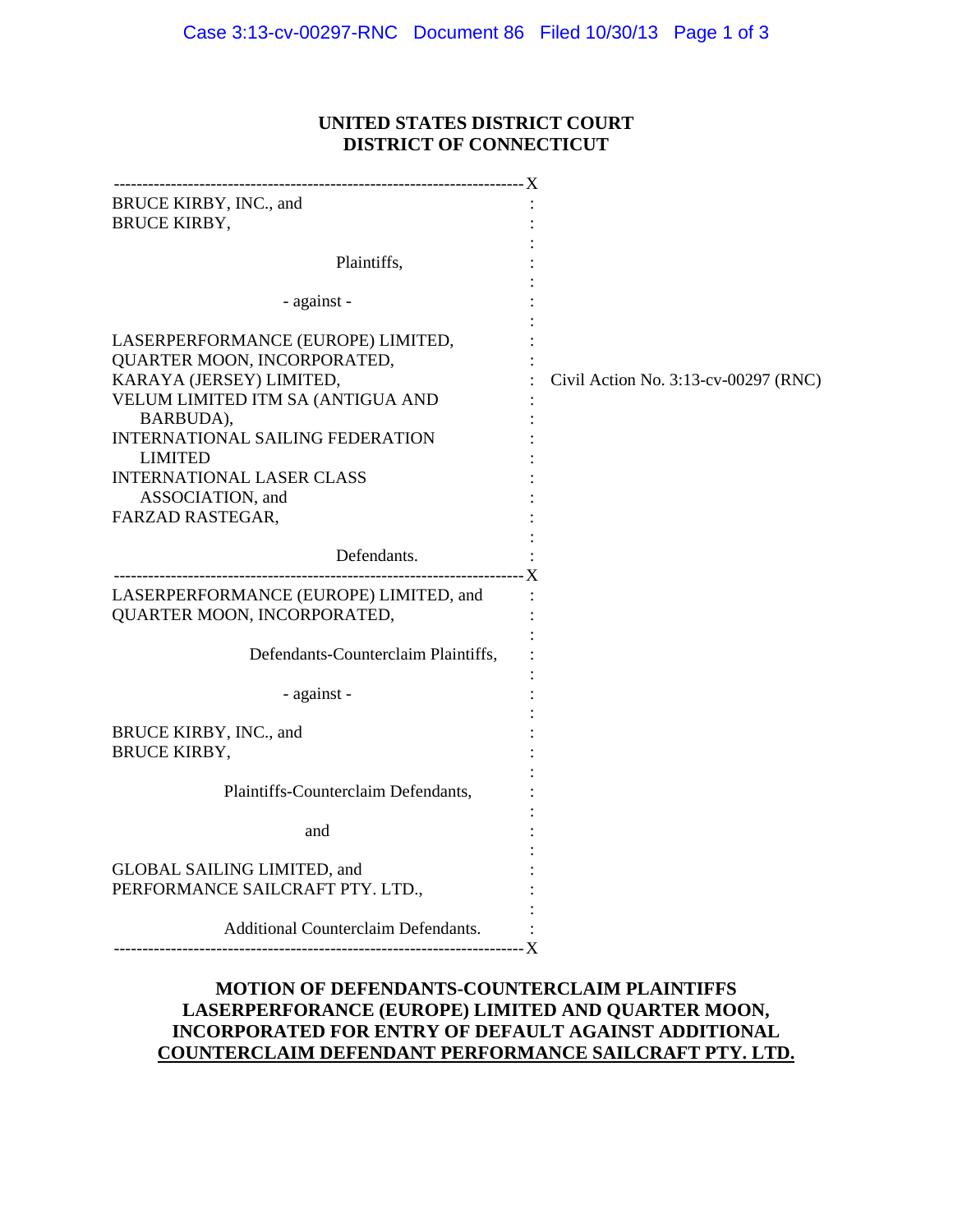## Case 3:13-cv-00297-RNC Document 86 Filed 10/30/13 Page 2 of 3

Defendants-counterclaim plaintiffs LaserPerformance (Europe) Limited ("LaserPerformance") and Quarter Moon, Incorporated ("Quarter Moon") hereby move for entry of default against counterclaim defendant Performance Sailcraft Pty. Ltd. ("PSA") pursuant to Fed. R. Civ. P. 55(a).

1. Plaintiffs Bruce Kirby and Bruce Kirby, Inc. (collectively, "Kirby") commenced this action on March 4, 2013. On April 30, 2013, Kirby filed its First Amended Complaint for Counterfeiting, Default of Contract, Inducement to Default Contract, Trademark Infringement, Unfair Competition, False Designation of Origin and Misappropriation of Publicity Rights (the "Complaint") against defendants LaserPerformance, Quarter Moon, Karaya (Jersey) Limited, Velum Limited, the International Sailing Federation Limited, the International Laser Class Association and Farzad Rastegar.

2. On June 12, 2013, LaserPerformance and Quarter Moon filed their Answer and Counterclaims (the "Counterclaims") against plaintiff Kirby and additional counterclaim defendants PSA and Global Sailing Limited. *See* Declaration of T. Barry Kingham in Support of Motion for Entry of Default ("Kingham Decl."), Exh. A.

3. On June 13, 2013, LaserPerformance and Quarter Moon sent to PSA a request for waiver of service of the Counterclaims from PSA in accordance with Fed. R. Civ. P. 4(d). *See* Kingham Decl., Exh. B.

4. PSA did not respond to the request for waiver of service.

5. On August 15, 2013, LaserPerformance and Quarter Moon requested that the Clerk of the Court issue a summons as to PSA. On August 16, 2013, the Clerk of the Court issued the summons. *See* Kingham Decl., Exh. C.

-2-